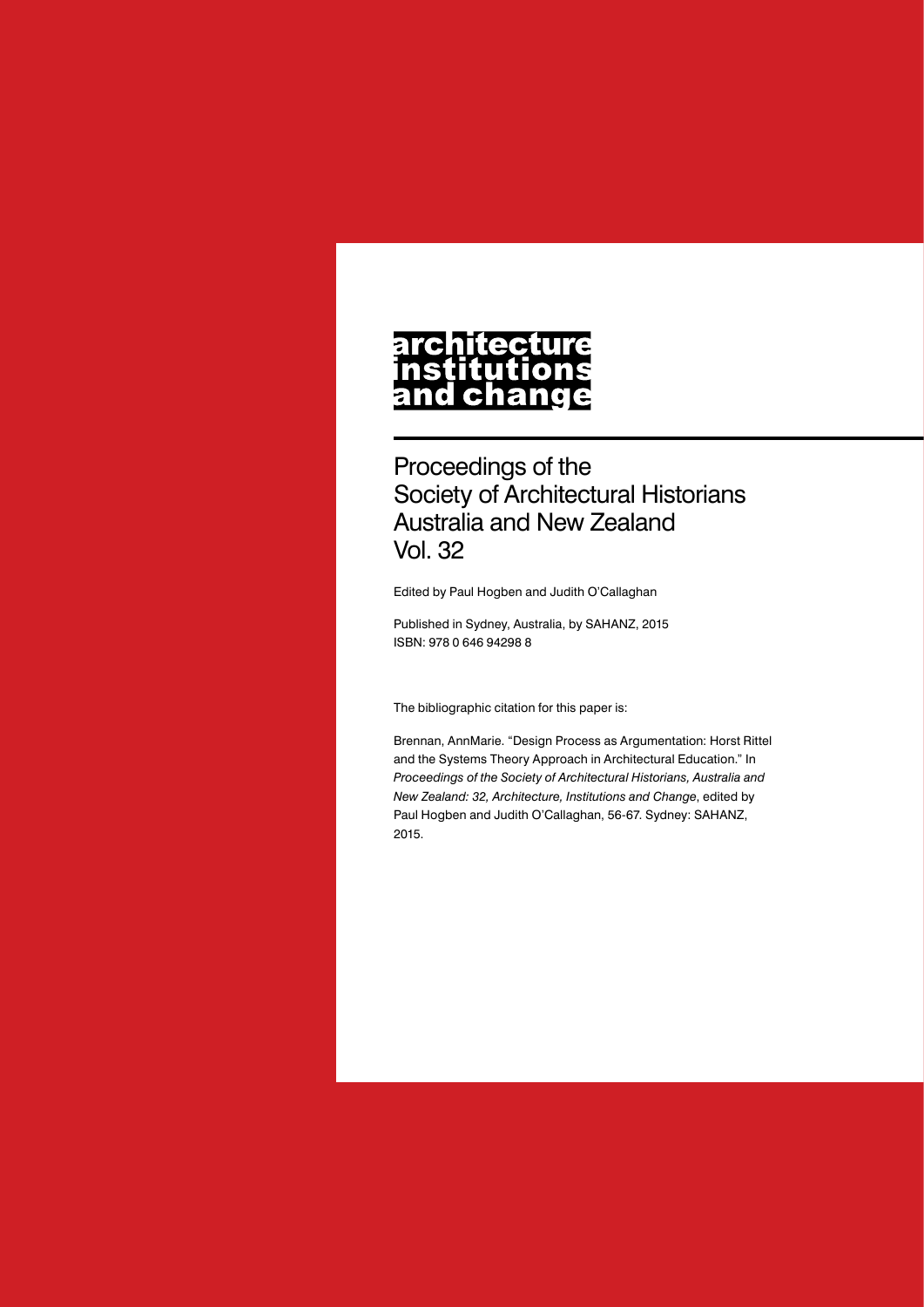**AnnMarie Brennan***,* University of Melbourne

# **Design Process as Argumentation: Horst Rittel and the** Systems Theory Approach in Architectural Education

*When we think of the milestones in the history of architectural education, usually institutions such as the Ecole des Beaux-Arts, the Bauhaus, and the arrival of Walter Gropius at Harvard's GSD first come to mind. But do we ever think of less heroic moments, such as when scientific methods slowly trickled into architectural pedagogy to create what we refer to today as the built environment?*

*Starting in the post-war era and gaining traction during the early 1960s, tertiary institutions in the US, UK and Australia took on an interdisciplinary approach to architecture and urban planning, and in turn filled their faculties with experts from outside of the discipline; a cohort which included social scientists, geographers, and psychologists. Initially MIT, and later, UC Berkeley's College of Environmental Design and UCL Bartlett's Studies in Environmental Design integrated scientific methods applied and proven during wartime*  with the teaching of design methodologies. The practices of operation research and *systems theory became a large part of architectural and urban planning education at this time, when much of the knowledge gained through military and industry was transferred from the theatre of battlefield or factory to the university lecture theatre.*

*This paper endeavours to look at the work of one academic who can be categorised as a major contributor to this scientifically-informed systems approach to design – Horst Rittel. The essay examines Rittel's contribution to systems thinking in design by investigating his teaching curriculum at Hfg Ulm and comparing these subjects with his teaching at the UC Berkeley. Rather than understanding his work as purely rational 'technical escapism', this paper demonstrates some aspects of Rittel's teaching and research which led him to comprise his theory of design as a 'wicked problem' and the value of argumentation as a design process.*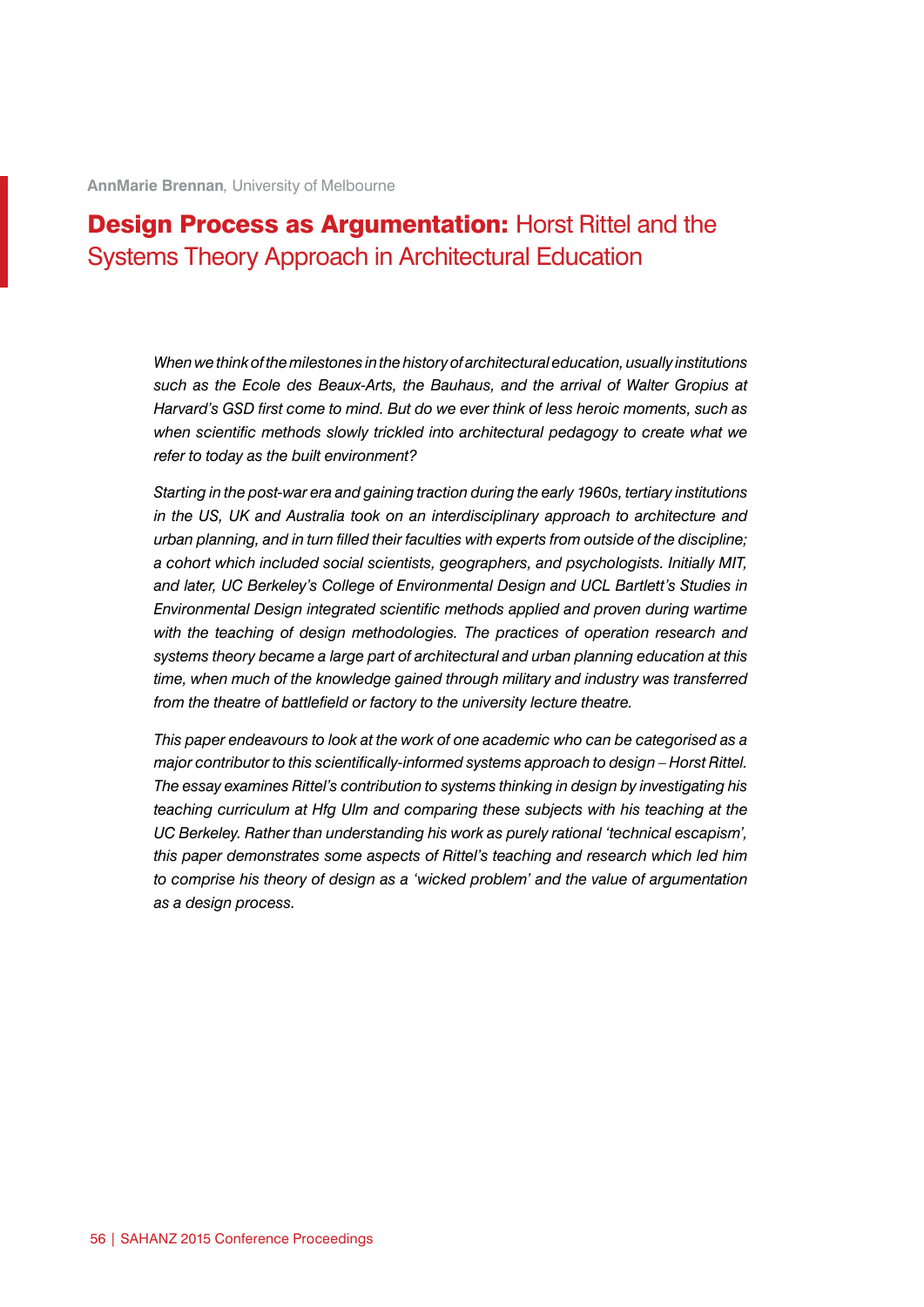

Operation research and systems theory became a large part of architectural education after the Second World War, when much of the knowledge gained through the military was transferred from the theatre of battlefield to the university lecture theatre. Seeing the efficiency and accuracy in planning, industries would soon adopt these methods of scientific analysis. Academic institutions such as MIT, Harvard, and Berkeley filled their faculties with many of the social scientists, and many of these departments included schools of architecture, urbanism and planning.

One such educator who successfully imported a systems approach from industry to architectural education was the mathematician and physicist Horst Rittel. He was not trained as an architect, however his career entailed teaching hundreds of architects, preparing them for a practice which demanded a decision making process based on quantitative, scientific results. Recruited from Germany's Ulm School of Design, Rittel would become the Professor of the Science of Design at the newly emerging field of Design Theories and Methods (DTM) at the College of Environmental Design in Berkeley in 1963. As a pioneer in introducing systems theory to architects, designers, and planners, and as one of the founders of the Design Method Group, a re-examination of Rittel's work is warranted in light of the recent emergence of parametric methods and the prevalent use of Big Data in design. All of these contemporary design processes were transferred from industry and introduced by Rittel at these two academic institutions. This paper will delve into Rittel's academic career and examine the array of courses he offered as part of the curriculum at the Ulm School of Design and at the College of Environmental Design at Berkeley during the 1950s and 1960s. By examining Rittel's teachings, it will endeavour to bring to light this crucial, interstitial moment when designers began preparing for a future practice based on communicating and working with computers, and the promise of cybernetics was first put forth before the prerequisite hardware and software of advanced computing power was developed.

Rittel did not study architecture or design; he majored in mathematics at the University of Göttingen from 1950 to 1954. During this time, he became involved with a young group of researchers from the Institut für Sozialferschung at the University of Münster, who were interested in introducing empirical methods into the social sciences. Rittel provided them basic training in statistics and created survey subjects for the program. As a result of this work, he was offered a PhD candidature at Münster University to develop a "Theory of Prediction." While conducting his thesis, Rittel was employed as a technical consultant for the large German machine tool manufacturer Hoesch A.G. There he took on the realm of operations research, dealing with issues of precision and stability in machine tools, as well as inventory control. It was during this experience where Rittel came to recognise the significant impact of information flow on the company's decision-making process.<sup>1</sup>

This experience with industry placed Rittel in the unique position of being able to transfer technical knowledge developed from the sciences to the design field. $^2$  This was recognised by Tomas Maldonado, Head of the College of Design in Ulm. In 1958, Rittel was invited to be a tenured lecturer for Design Methodology and Operations Research at the College of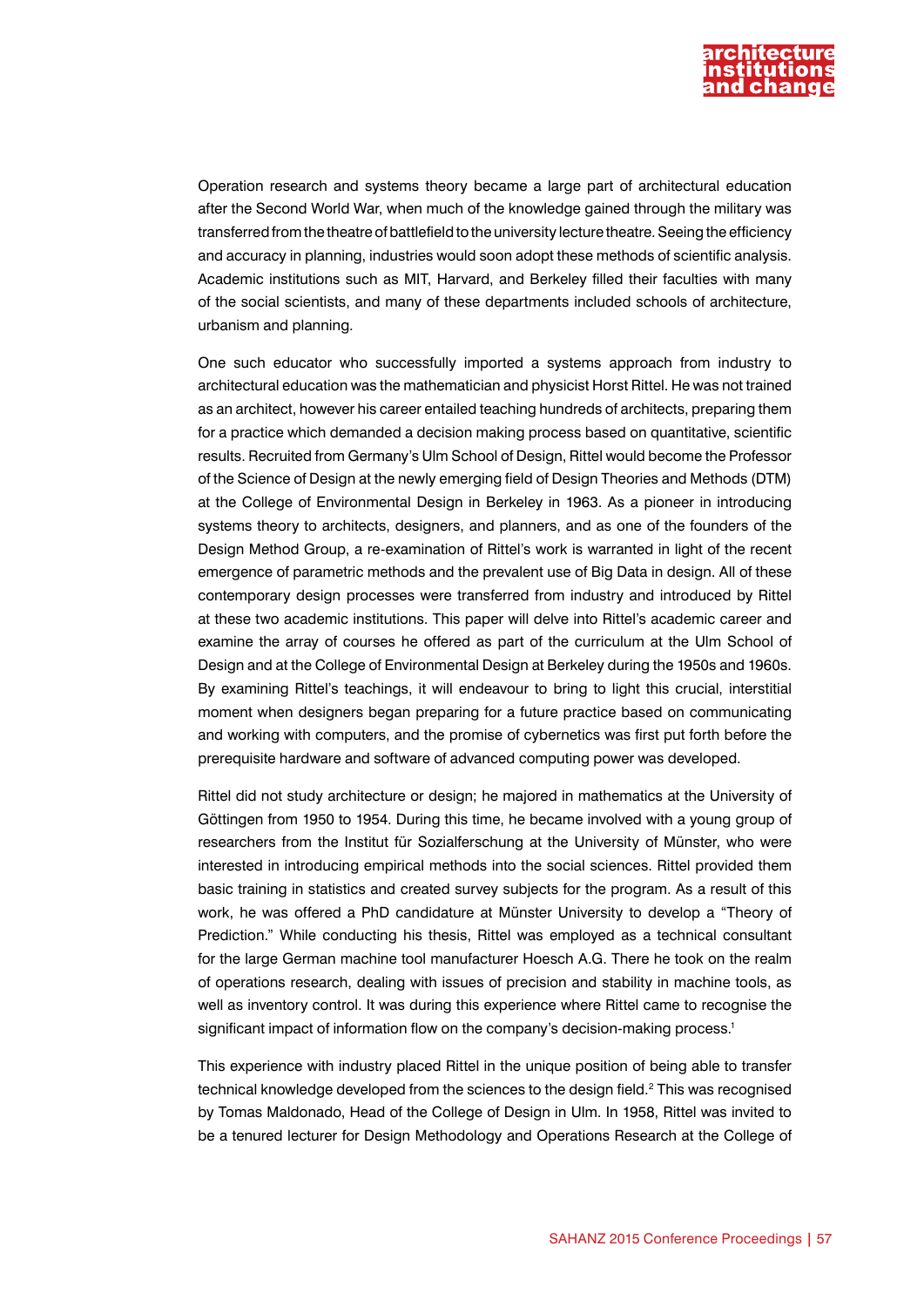Design. Rather than completing his thesis at Münster University, he accepted the offer at Ulm, and began teaching subjects on operations research and cybernetic thinking such as "Theory of Scientific Inquiry" and "Methodology of Design."

It is first important to note the significance of Rittel introducing scientific methods of inquiry and decision making to the field of design, and the ideological fount of this type of thinking. Operation Research and systems theory can be traced to the Second World War, when the military sought to implement planning and decision-making tools for logistical problems. These new methods came about from the ideas developed by Austrian biologist Ludwig von Bertalanffy during the early 1920s regarding "open systems." This idea was further explored by Norbert Wiener through his concept of cybernetics and the theory of feedback loops.<sup>3</sup> Similar to biological systems, open systems were dependent upon the constant flow of information from its surrounding environment. Cybernetics was the study of this movement and flow of information between an object, system, or organism and how the behaviour of these entities was affected by changes, or ebb and flow of information, in the environment. Within this understanding of the environment and the back and forth flow of information, the field of design, then, is understood as a complex data-flow system which can be adapted and modified according to the collecting of data, and the application of mathematical rules and parameters to that data.

In addition to Bertalanffy, Wiener, and Claude Shannon, the statistician Herbert A. Simon, in his book *Administrative Behavior* (1947), demonstrated behavioural and cognitive processes for rational decision-making. This work was followed by a series of lectures at MIT in the spring of 1968, subsequently published as the book, *The Sciences of the Artificial* (1969). This text established the possibility of a science of design, where the ability to transfer scientific methods of processing data was a process that could occur across disciplines. This is based upon the concepts of design as a process whose goal is to improve the existing state of environments. And just as our world is made up of natural objects and natural sciences, it also consists of artificial, human-designed objects contingent upon, and formed by, its environment. This second phenomena constitutes Simon's concept of a science of the artificial.

Based upon theories such as Simon's, which called for a scientific, mathematical, quantitative analysis of the built environment, Tomas Maldonado, director of the College of Design at Ulm, created his curriculum. By 1959, Max Bill had stepped down and Maldonado revisited the curriculum according to positivistic-mathematical trends, explaining to the students: "Nowadays ... design problems must be approached and solved on the basis of precise factual knowledge."4 The fuzzy subjectivity of the individual genius/artist was replaced by the designer as the precise, informed scientist; one who employed rationalistic methods to develop a type of Taylorist "one best way" for the design process within an industrial context.<sup>5</sup> The new curriculum was defined by subjects taught by Rittel, Max Bense, and Abraham A. Moles on semiotics, organisational theory, and mathematical operation analysis. Rittel's concentration, mathematical operations, was described by Maldonado as a "discipline developed in the USA, [which] consists of a spectrum of various subjects aimed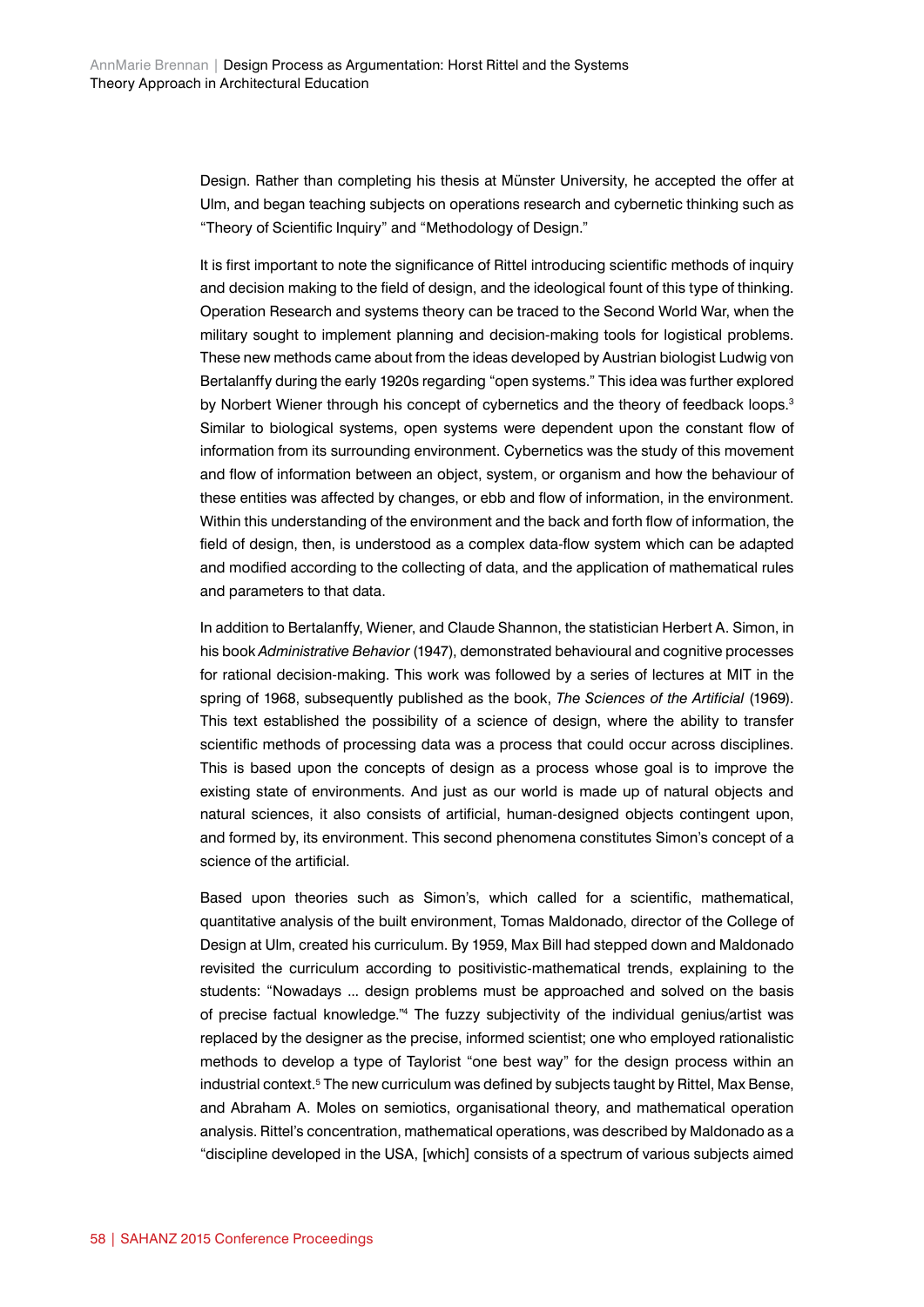

at mathematically classifying, interpreting, and evaluating operations of any kind. This discipline comprises the following subjects: group theory, set theory, probability, statistics, game theory, linear programming, theory of valuating series, norming, and information theory."6 Through the teaching of these topics, it was hoped that students would gain practical insight into rigorous, rational planning methods; a process that Rittel would later define as "action planning."7

In the essay, "About the Work Hypotheses at the College of Design in Ulm," Rittel described the principles that structured the new design curriculum in a response to a critical article published in 1960 issue of *Werk*, where Lucius Burckhardt criticised the College of Design at Ulm. He claimed that the Ulm school was often reproached about the fact that it was too self-absorbed of an institution to properly care about how it was being represented outside in the world. But Rittel replied that it needed some time to create its own basis of practice and outcomes. Unlike other schools with established traditions, the College of Design had to start from nothing, since it did not inherit a specific ideology, but instead attempted to build a new one based on interdisciplinary approaches.

Unlike established programs which have a coherent approach, the Ulm school consisted of a divergent group, where "each lecturer has one aspect, one meaning, and his own direction."8 A singular, unified pedagogy in which the entire school followed was antithetical to Rittel. This positioning of different viewpoints was necessary to true design learning, according to Rittel, since "each mutual opinion carries the loss of a debate, which would also leave the loss of correcting the opinions."<sup>9</sup> While this insight might seem quite a banal assessment of how students may benefit from multiple viewpoints and approaches, the idea of the design process as a rationalised method of rigorous debate is a theme which would have a lasting legacy in Rittel's work, later developing this concept during his teaching career at Berkeley.

The task of the curriculum at the Ulm College of Design was organised to accomplish one main directive: toward the training and development of designers. This was accomplished through four important points which correspond to the four departments: Production Design, Industrial Construction, Visual Communication and Information.10 According to Rittel, there were six principles upon which all four departments were organised, principles based on discussion, iteration, and argumentation – all characteristics that foreshadow his unique understanding of the nature of design processes:

1. Student problems and assignments are based on complex challenges which do not allow for intuition for their resolution. Instead students are directed toward rational methods with quantitative, precise measurements.11

2. All problems are interdisciplinary by nature.

3. The problems require what Rittel termed as "a field of tension and diverging interests," which recognises the varying viewpoints of consumers, producers, engineers, distributors, constructors, which is part of any project.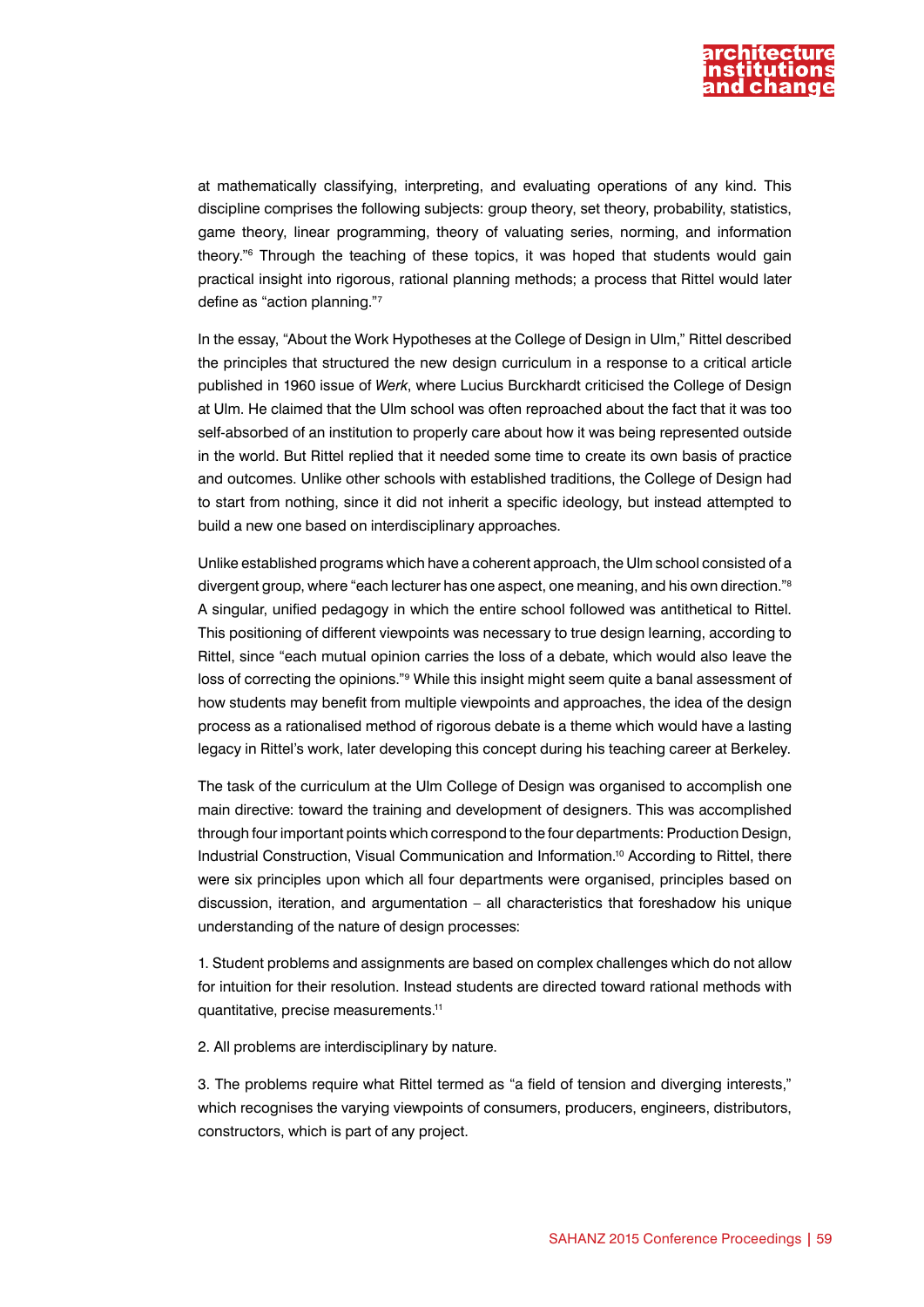4. Recognition of the tension between theory and practice. "On one hand he is forced to get ahead analytically and deductively, to rationally base his results and to secure on the other hand he [sic] is forced to come to an idea and to realize it."<sup>12</sup>

5. The designer requires imagination in order to project future realities and must "develop a picture of the 'world of tomorrow."<sup>13</sup> In practical terms, Rittel noted that in order to build a house, the designer must have an idea as to how its occupants will inhabit it. By its nature design embodies "cultural politics" because all artificial, human-made objects are part of culture.

6. Combining aspects of functionality with other concerns such as adaptability to surroundings along with aesthetic problems.

At the end of the essay, Rittel concluded, "the designer is a cultural politician who helps in the designing of the 'face' of the 'world of tomorrow.'" This can only be accomplished if future designers are provided with the proper amount of theory and practice. The curriculum of the College of Design at Ulm was formulated to basically answer the question, "What is really education?" The response was that education provides specific "Knowledges, dexterities and methods, and the knowledge of open and disputable problems."14

Rittel's teaching workload could be understood as the foundation to Maldonado's sciencebased curriculum; an ironic fact considering that Rittel was not a designer. His wide range of subjects included classes on methodology and mathematical operations analysis for all the disciplines. In 1957-58, Rittel taught subjects in the Building Department, which included operations research, group theory, set theory, statistics, linear programming, and for Information Department students, information theory. Later in 1960-66, other subjects included physics, technical physics, general mechanics for Industrial Design students, information theory for Visual Communication students, and for students in the Building Department, new subjects included methodology, structural theory, introduction to mathematical logic, permutations and combinations, topology, theory of science and cybernetics.15

Rittel was the perfect candidate to teach these subjects, as his experience in industry allowed him to present the material from a practice point of view rather than a purely theoretical one, and he was described as being able to clearly communicate the knowledge of methodical tools for rationally solving problems. These skills included data collection, use analysis, optimisation, imaginative conception, evaluation procedures, and decision-making, among others.16 As Wolf Reuter notes, Rittel was able to accomplish Maldonado's objective for the school, which is to make "design the object of scientific inquiry."<sup>17</sup> This was accomplished through the understanding that at the basis of science is research, and like the scientist, the designer required the methods and techniques in which to gather and analyse quantitative data. The designer, like the scientist, needed to know how to form a proper, relevant and researchable problem, and like the scientist, the designer needed to know how to evaluate the results and apply those results to the design process.<sup>18</sup> However Ulm would become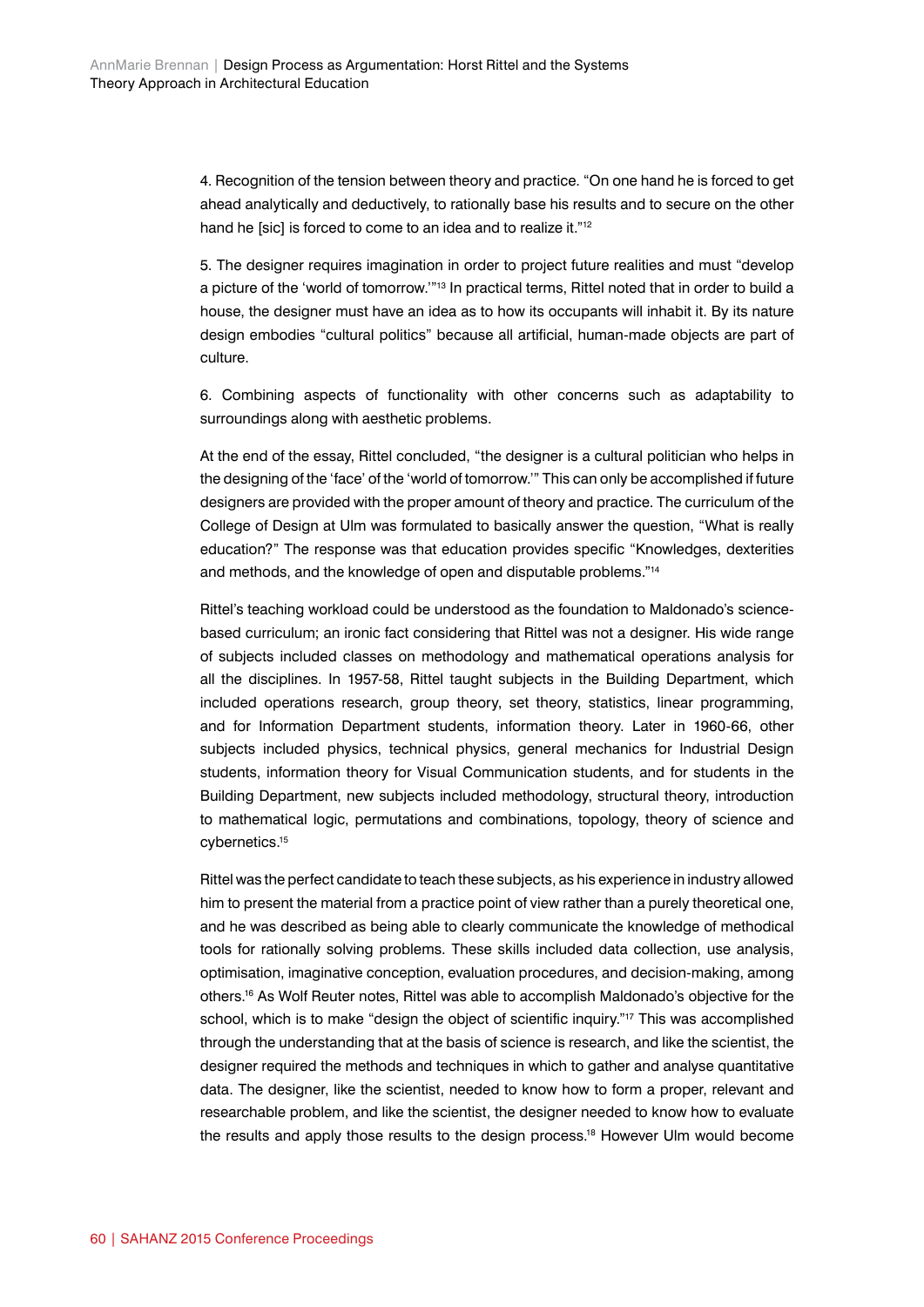

synonymous with academics on the governing board constantly arguing over the design of the curriculum. By the early 1960s, the amount of visiting instructors numbered 200, whereas the permanent Faculty members numbered 20. This ratio, and the new nature of the design school pedagogy, led to "a constant state of mental unrest" which eventually lead the school to be involved in "conflicts and contradictions."19 The combative nature of the academic administrative of the Ulm School, and the arguments over how to best prepare designers to resolve contemporary problems, would remain with Rittel, and influence his approach to teaching at his new position at UC Berkeley.

#### **Teaching at Berkeley**

In 1963, Rittel was recruited by UC Berkeley (perhaps the result of a visit to the College of Design at Ulm by Berkeley's Joseph Esherick in the previous year) and was appointed lecturer in the Service of Design. In 1967 he was promoted to Associate Professor, and then Professor and remained at Berkeley for the rest of his career until his death in 1990. Unlike his time at Ulm, there was a synergetic relationship between his teaching and outside research activities at UC Berkeley. In addition to his work within the College of Environmental Design, Rittel also was an Associate Research Mathematician of the Space Science Laboratory and the Center for Planning and Development Research at UC Berkley. He worked with academics and practitioners on projects outside of the University such as a pilot research project sponsored by the US National Bureau of Standards for the development of models and techniques for the evaluating building standards, and how these could effect planning and design decisions.20 Other teaching and research associations included the co-founding of the Studiengruppe für Systemforschung in Heidelberg, Germany and he served this Institute as consultant and methodological supervisor.

In addition to his coursework at Berkeley, which was at first, similar to his subjects at Ulm and included the psychology of perception, information theory, and operations research, Rittel is also credited as being instrumental in establishing the Design Method Movement in 1963 along with J. Christopher Jones from the Manchester College of Science and Technology and L. Bruce Archer from the Royal College of Art, UK. This movement was adopted into the Berkeley curriculum in 1966 as the research program Design Theories and Methods and was funded by the National Science Foundation, serving as a model for other design methods programs around the world.<sup>21</sup> Along with Rittel, other instructors of design methods at Berkley included operations research specialist C. West Churchman (Professor of Business Administration and Professor of Peace and Conflict Studies), Melvin Webber (City and Regional Planning), and Esherick. A prodigious undergraduate at Berkeley and a student of Rittel, Gary T. Moore, was instrumental in the movement and established the Design Methods Newsletter in 1967. Moore would go on to the University of Sydney, importing these rational methods, and establish the Design Methods Group and a similar iteration called Environment-Behaviour Studies. The reason for the emergence of Design Methods at this time at Berkeley was, according to Rittel, to investigate "ways in which the large-scale NASA and military-type technological problems had been approached might profitably be transferred into civilian or other design areas."22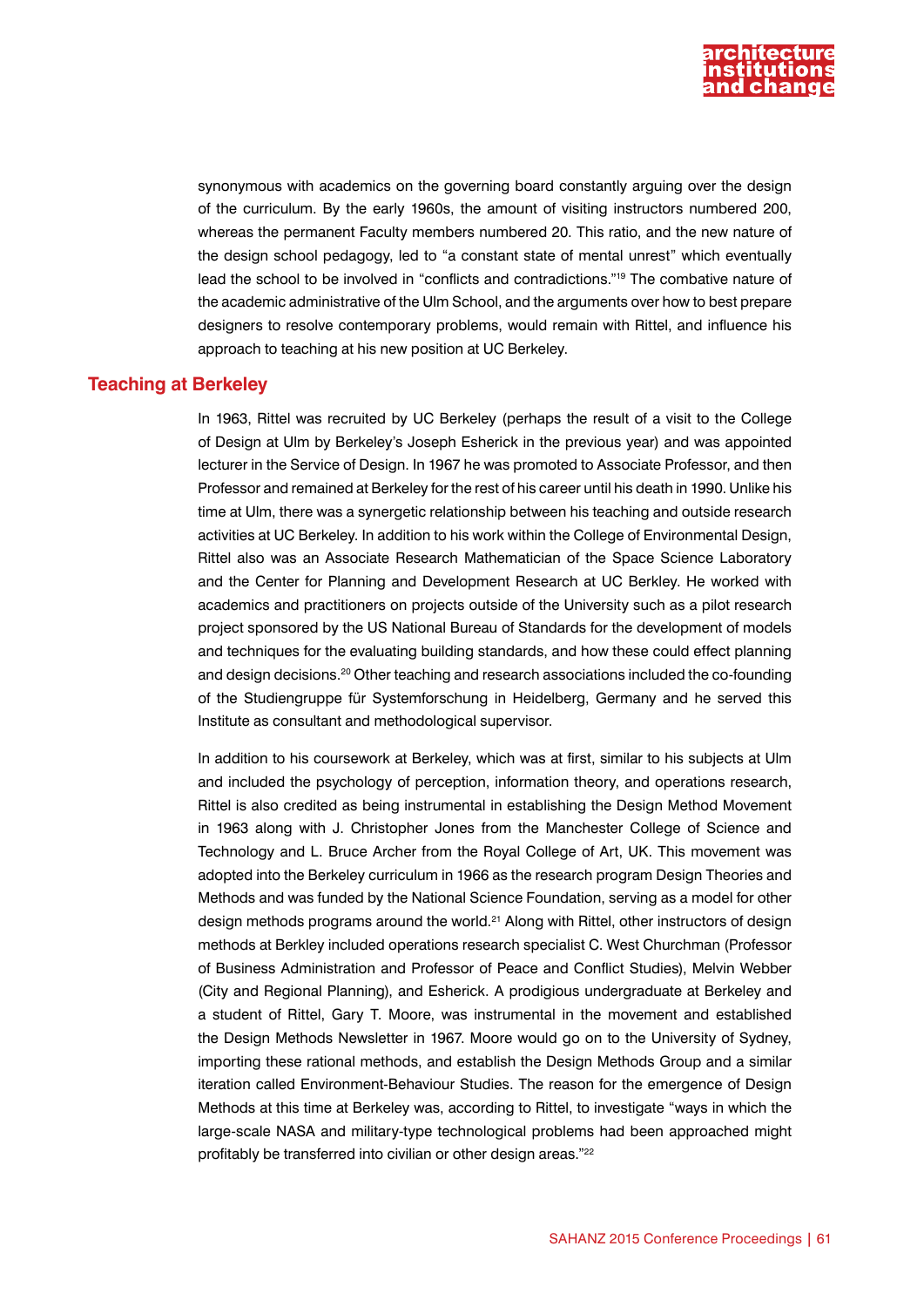Rittel's teaching experience included thousands of students in multiple subjects through his tenure at Ulm and at Berkeley, however there are three specific teaching moments which begin to signal a sea change in Rittel's approach to rational design methods, a shift which would ultimately lead to two of Rittel's most significant publications and research outputs. The first major teaching experience of Rittel's at Berkeley was his signature subject, Architecture 130: Design Methods. The second was an interdisciplinary seminar run along with C. West Churchman called the Universe of Design. The third item was not a subject in its own right, but was taught as part of Architecture 130 and other elective subjects by Rittel. The IBIS, or Issue-Based Information System, is a model of a transparent design rationale system that collects, structures, and represents reasoning and decisions that occur during planning processes with a group of participants and it can be interpreted as a summation and reflection on his academic career teaching rational methods of analysis.

## **Architecture 130: Design Methods**

This undergraduate subject taught methodologies of architectural design to a large cohort of students who would later split into tutorial discussion. The subject content was not specific for architectural design, and in theory could be used by planners, industrial designers, and urban designers. The focus, on methodology, derived from the Greek word for 'way through,' and it discussed problems that occurred in all kinds of design fields.<sup>23</sup> The lectures were organised around specific problems which focused on personal and political interaction and conflict during the design process. This included focus on topics such as: What is Design?, The Nature of Design Problems, Models of Designing, Evaluation Systems, Generation of Variety, or Morphologies, Decision Making in Environmental Design, Predicting the Context for Which One Designs, and Models and Systems. These weekly themes were divided into more specific topics, for example the theme Generation of Variety, or Morphologies, was followed by the shorter topics of Creativity, the principle of systematic doubt, morphological boxes (or Zwicky boxes), morphological trees, and the generation of cell configurations and planer graphs for floor plan generation and evaluation.<sup>24</sup>

The students were not assigned a textbook but provided with an extensive list of readings, usually without page numbers, divided into specific topics. For example, under the topic of design process, Rittel listed fundamental texts from other participants of the Design Methods movement such as Morris Asimow's *Introduction to Design*, L. Bruce Archer's *Systematic Methods for Designers*, Martin K. Starr's *Product Design and Decision Theory*, and Churchman's *The Systems Approach*. Under the topic of Evaluation and Cost Benefit approaches, Rittel suggested the following titles: *Human Judgements and Optimality* by Maynard W. Sheely, *Social Technology, the Delphi Method* by Olaf Helmer, *Games and Decisions* by L. Duncan Luce and Howard Raiffa, and *Principles of Engineering Economics* by E. L. Grant and W. G. Ireson.

The course assessments included mid-term and final exam and a series of problems loosely based on the structure of the lectures which took students one to two weeks to complete. Assignment topics included: "Design of a Data Bank," "Design of an Evaluation System,"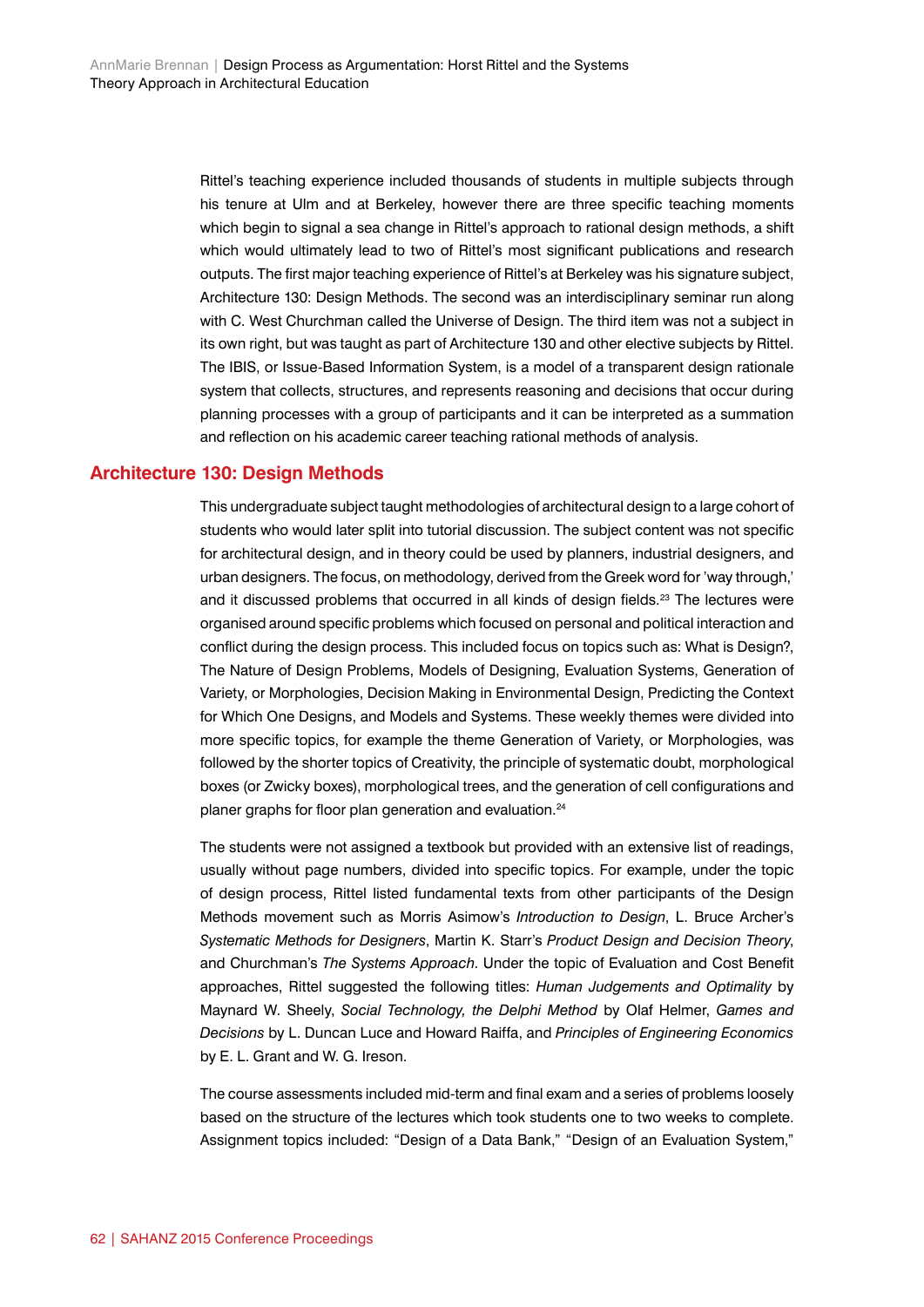

"Morphologies: Techniques for the Generation of Ideas," "Cost Benefit Analysis, or Cost Effectiveness Analysis" and "The Semantic Differential."

In 1971, the subject outline and structure changed, reflecting a re-framing in Rittel's approach to design methods. This re-examination solidified threads that appeared in his previous work and text, and focused on the concept of argumentative design. This revision to his initial approach to rational design methods exhibits his growing doubt on systems thinking and signals his conception of a possible "second generation of systems approach," with lecture 4 in 1969 "Knowledge of the Designer," renamed as "Survey and Critique of Systematic Approaches," in 1971.<sup>25</sup>

#### **Universe of Design Seminar**

The Universe of Design Seminar was a series of ten classes devised by Rittel and C. West Churchman. As director of the Social Sciences Program of the Space Sciences Laboratories, Churchman declared that the seminar was based upon the ubiquitous nature of design and the various approaches to design processes from different fields. However an alternative motive for the seminar was based upon the idea that the large scale NASA and military technical solutions could be transferred into civilian and other design areas. As Rittel explained, "It was in the mid-sixties, when the big systems people like NASA were looking for civilian applications in order to have an additional justification for their programs that they began to believe in the spin-offs of their work into civilian use. Among the technologies that they wanted to transfer was the systems approach."26 A specific amount of the NASA research budget was allocated to the seminar specifically for the purpose of transferring this NASA-generated knowledge.<sup>27</sup> A transcript of the seminar described the purpose behind the course was to establish methods and theories of design in order to look at the role of science and design in developing innovation, with innovation defined as "any act directed to a purposive or controlled change of an object in a specific situation." 28

The seminar brought together students and staff from across disciplines such as Music, Engineering, Political Science, Art, Architecture, Business Administration and City and Regional Planning. It was during this seminar that Rittel first developed the idea of design as a "wicked problem." The concept would evolve further with collaborator Melvin Webber into the canonical text, "Dilemmas in a General Theory of Planning," first presented as a paper at the American Association for the Advancement of Science in Boston, 1969.<sup>29</sup>

Design problems can be categorised, according to Rittel, as "wicked problems," meaning that they are "unique, ambiguous and have no definite solution." To "resolve" one problem activates a whole new series of other problems which do not contain a finite "true of false" resolution. In many ways this idea is similar to Herbert A. Simon's decision-making strategy of "satisficing," originally posited in *Administrative Behavior* and elaborated upon in a second 1956 paper.<sup>30</sup> However Rittel differed from Simon in that he proposed science could not, in any way, resolve open, dynamic, and ambiguous problems (wicked problems), and that their solution was to be found in creative approaches. His formulation of the wicked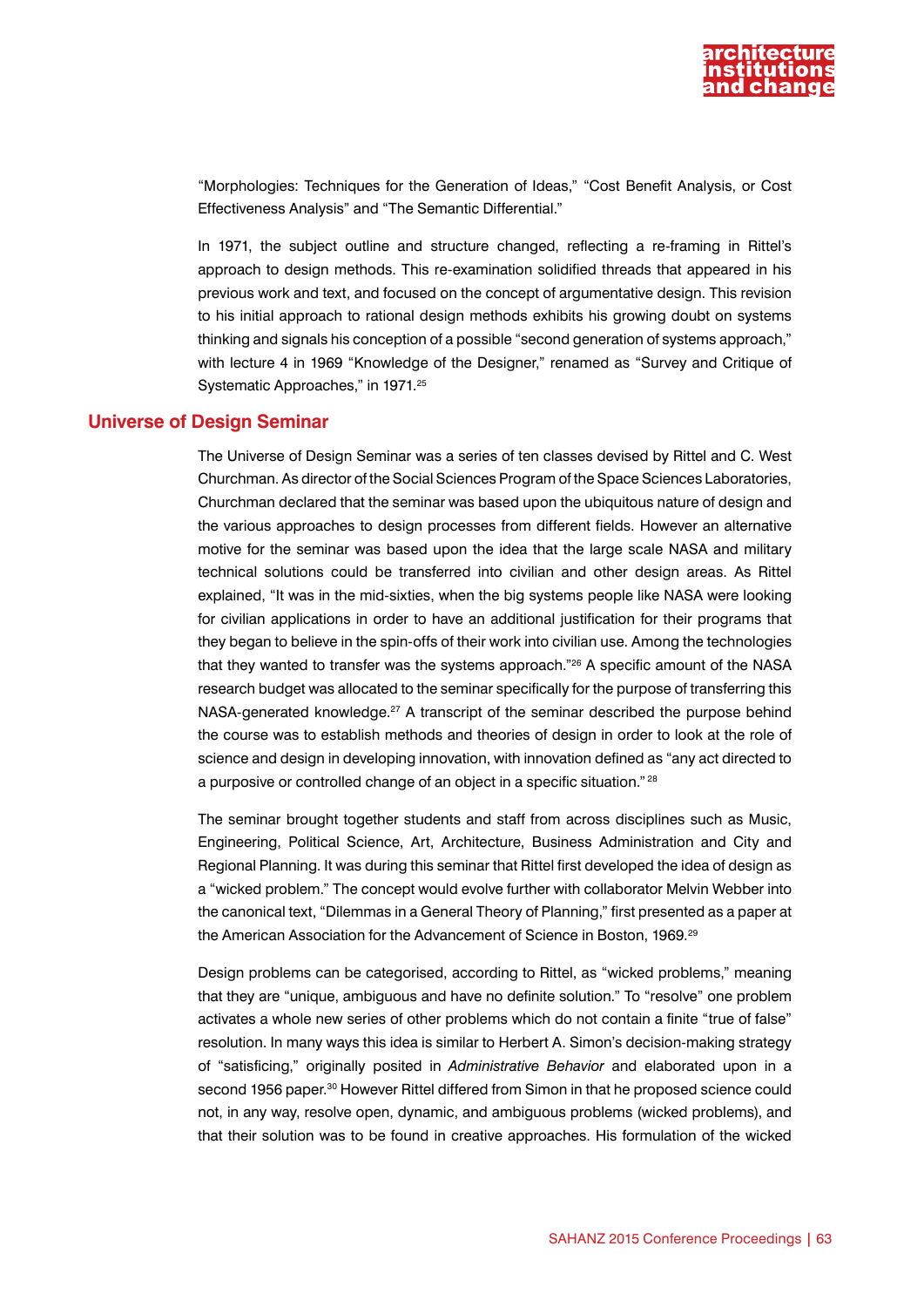problem emanated from the realisation that the initial approach to design systems of the first generation does not work in design problems. Wicked problems were singular in their structure as well as the design process to resolve them.

The only way wicked problems could be solved through a systems-theory approach would be from what Rittel termed "the second generation" of systems theory, which included a model of planning based on an argumentative process, "in the course of which an image of the problem and of the solution emerges gradually among participants, as a product of incessant judgment, subjected to critical argument."31 It is this second generation approach to wicked problems which would assist Rittel in his next project, the Issue-Based Information System.

#### **Issue-Based Information System**

A 1971 article published in the *Journal of Architectural Education* titled, "Some Principles for the Design of an Educational System for Design," Rittel set out to explain a systems approach toward the architectural design process. Despite the advancements of operation research and mathematical approaches to planning and design problems, Rittel, under the subheading of "Methods Tools and Techniques," claimed that the least developed, but perhaps the most important design aid was the realisation of "social technology." This included a designed framework for social interaction directed toward a clear specified goal, with a crucial transparent and coherent way to display the communicative process which consisted of problems of instruction, forecasting, coordinating expert opinions, organising a group, obtaining corporate decisions, and legislating and implementing solutions. This proposal dissected the design process and its multiple modes of communication with a varied group of participants and attempted to create a visualisation of the communication systems at play. The question in which this social technology attempted to answer in order to complete design challenges included: "how to communicate one's way of understanding to others? How to display one's value-structure?"<sup>32</sup> This problem could be simply addressed graphically, however Rittel suggested that similar to a game, this process would be more successful if the designer could develop rules for instigating controversy and debate, which would reveal hidden weaknesses of any proposal and be founded upon a basis of agreement among participants.

This idea began during his tenure at the College of Design at Ulm, where he concluded that the contrasting dualities of system versus intuitive, rational versus non-rational design processes were weak. Instead of attempting to make what Rittel thought was a useless distinction, he proposed that a better approach would be to understand to what degree design methods should be explained, and to what extent do these design processes need to be clearly presented in order to be understood, criticised, and then improved upon. This method enabled what Rittel termed as the second generation of systems approach, and inherent to this concept is the understanding of design as an argumentative, iterative process with designers arguing with themselves and others to find the most appropriate design outcome. This thinking was also buttressed by the philosophical thought of Karl Popper,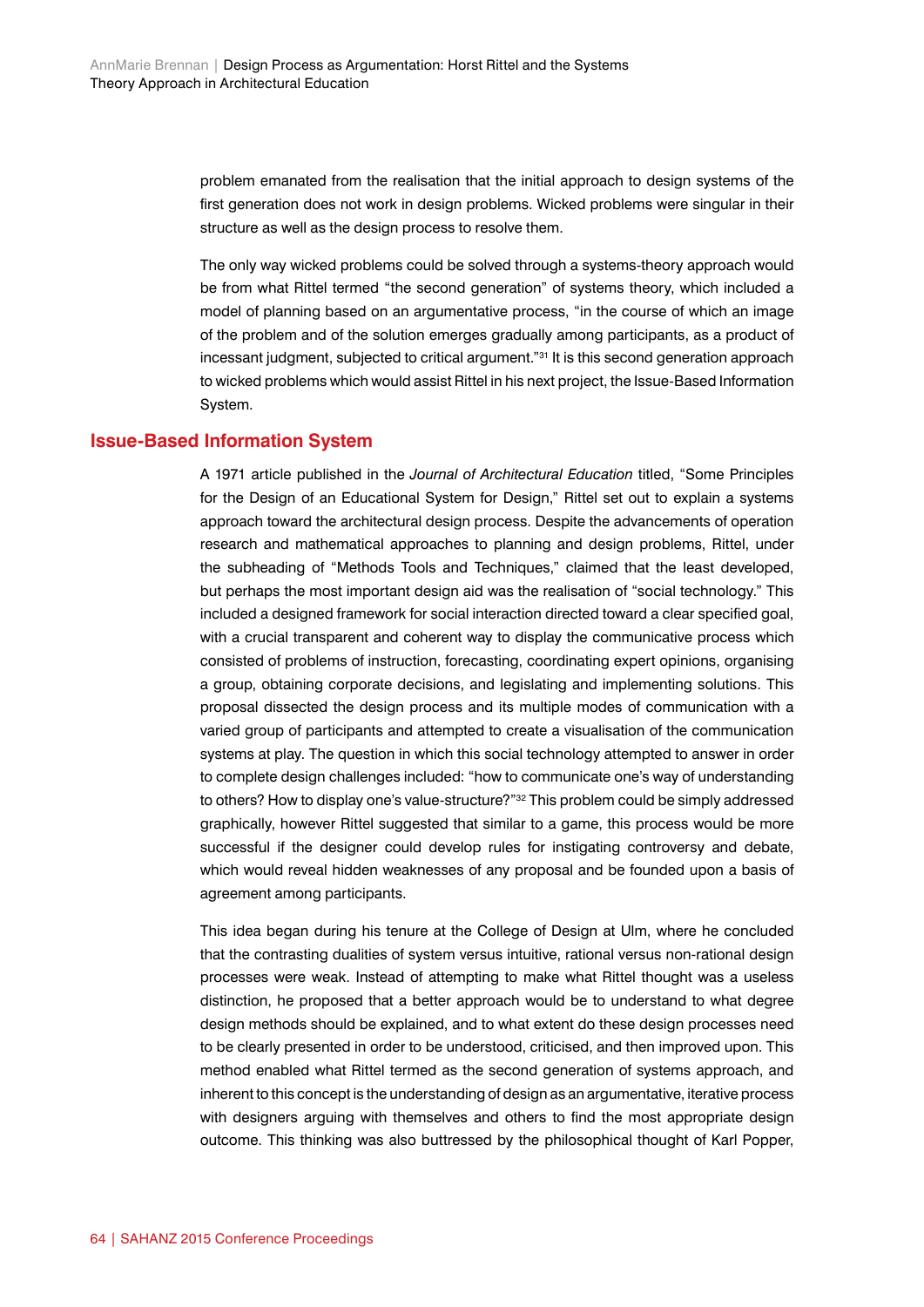

specifically his text, *The Logic of Scientific Discovery* (1961). Through his work on the Issue-Based Information System, known as IBIS, Rittel sought to establish a means to explicitly demonstrate the deliberative practice, to understand its logic, formulate a structure, track the arguments during the design process – in essence to deconstruct a course of action which was previously understood to be intuitive, and transform it into an explicit method with a clear structure – in the hope that design and even political decision-making could become more transparent processes.<sup>33</sup> In the end, the IBIS project developed by Rittel were implemented by the German government and by the Organisation for Economic Cooperation and Development.34

## **Conclusion**

At a Teachers Seminar of the Association of the Collegiate Schools of Architecture, Kenneth Frampton praised a presentation by Rittel on a systems approach to the economics of industrialised building. He claimed that "Systematic design" for Rittel "appears to consist of an attempt at the 'societal optimization' of a plan for the transformation of an 'is' state into an 'ought to be state' state. Such a task is deemed to involve the initial establishment of a set of well-defined feasible solutions to which values must then be assigned."35 Yet he cautioned that in this systems approach, there was a danger of "technical escapism, in a technical idolatry the confusion of means with ends and with the consequent loss of all human value."36 This fear of technical escapism seems unfounded when Frampton also suggests in the same talk that architects need to think of their role as collaborative and interdisciplinary, and possess "the mental set of a socially aware designer, rather than that of the architect in the old humanist sense." $37$  It is difficult to discern, but it may have been this speech by Frampton in 1968 on the dangers of technical idolatry, along with a repositioning of the architect as socially aware, which may have contributed to Rittel theorisation of a second generation design method which included a participatory, interdisciplinary democratic process of user involvement in design decisions and the clear, transparent identification of design objectives and user values.

Rittel's pedagogical contribution to the teaching of architects at the College of Ulm and at the UC Berkeley is a difficult legacy in which to celebrate, since few documents, drawings, or diagrams from his subjects remain. And how does one properly demonstrate, in visual form, the abstract concepts such as cybernetics and information theory, along with rational methods of inquiry? This type of teaching does not really produce the visual stuff of architectural studios, and the operational knowledge taught by Rittel was material that was subsumed by the student and assimilated into their consciousness. As his former students attest, Rittel changed the field of design pedagogy, introduced a rigorous approach to the design decision- making processes which included the mandatory participation of different actors with varying and opposing positions.<sup>38</sup> In many ways the argumentative process was not meant as a stop-gap way for humans to anticipate the rise of computers in rational decision-making, but rather it re-appropriated the input/output function of the computer and assigned the model of engagement as a means to perform as a human-based feedback loop, with decisions being debated and until a solution emerged. Through this research,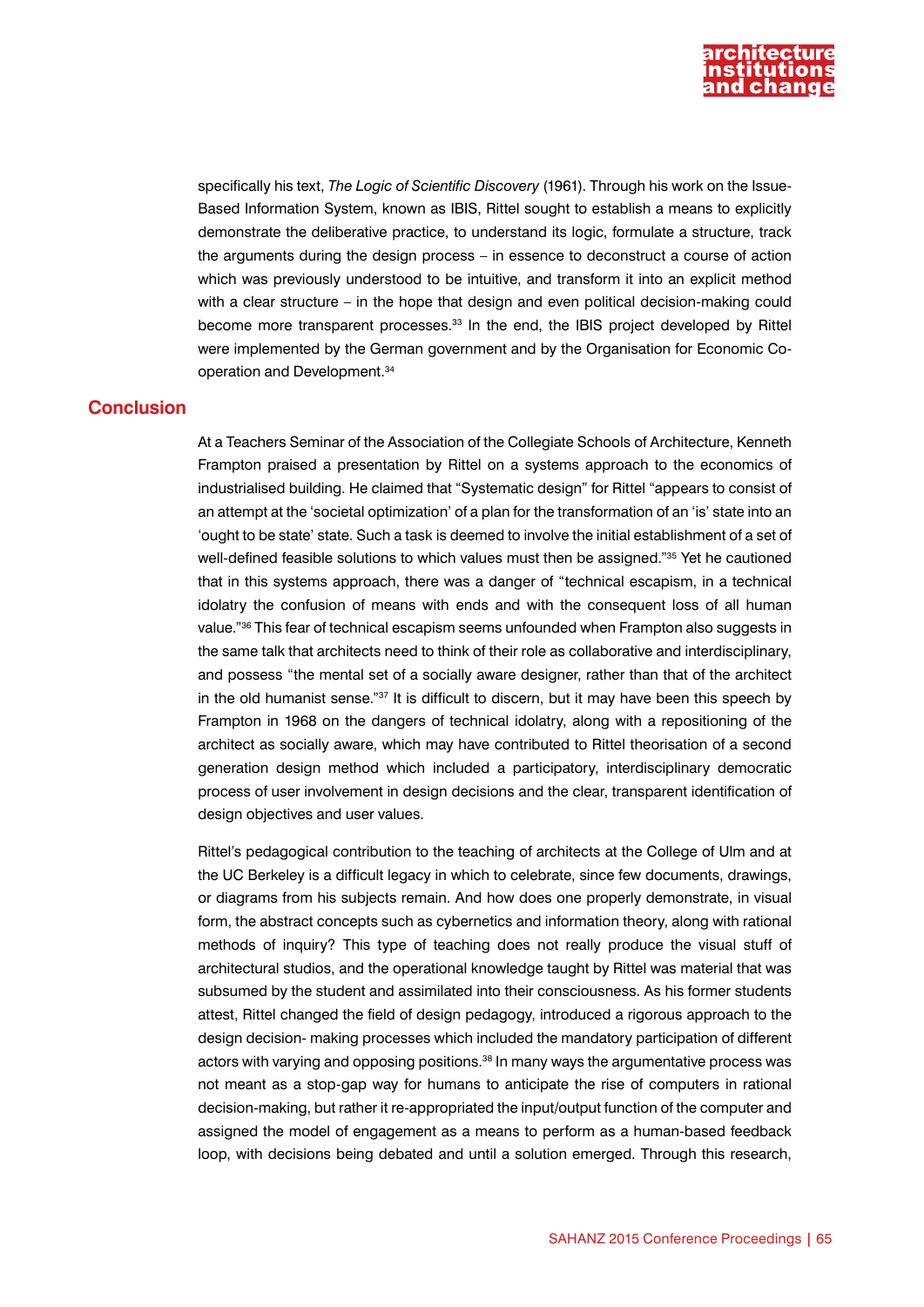he introduced in design pedagogy rational methods, interdisciplinary approaches, and tempered scepticism of those rational methods. Moreover he presented the idea that the organisation of information is within the realm of design and "started a line of inquiry which continues today in the field of computer programming and information science – design rationale."39

- 1 Letter to Joseph Esherick from Arne Musso, dated February 21, 1967. CED archive.
- 2 Chanpory Rith and Hugh Dubberly, "Why Horst W. J. Rittel Matters," *Design Issues* 23, no. 1 (Winter 2007): 72.
- 3 Norbert Weiner, *Cybernetics: Or Control and Communication in the Animal and the Machine* (Cambridge, Mass.: MIT Press, 1948).
- 4 Martin Mantele, "Magicians of Theory," in *Ulmer modelle Ulm School of Design 1953-1968* (Ostfildern: Hatje Cantz, 2003), 1.5.
- 5 Brigitte Hausmann, "Experiment 53/68," in *Ulmer modelle Ulm School of Design 1953-1968* (Ostfildern: Hatje Cantz, 2003), 20-22.
- 6 Mantele, "Magicians of Theory," 1.5.
- 7 Mantele, "Magicians of Theory," 1.5.
- 8 Horst Rittel, "About the Work Hypotheses at the College of Design in Ulm," manuscript translated into English, from CED archives. Faculty Records, Rittel, Horst, Research Notes in English, 1966-1990, Folder II, G.30. Published in German, *Werk*, no. XI (August 1961): 1.
- 9 Rittel, "About the Work Hypotheses at the College of Design in Ulm," 1.
- 10 Rittel, "About the Work Hypotheses at the College of Design in Ulm," 3.
- 11 Rittel, "About the Work Hypotheses at the College of Design in Ulm," 4.
- 12 Rittel, "About the Work Hypotheses at the College of Design in Ulm," 4.
- 13 Rittel, "About the Work Hypotheses at the College of Design in Ulm," 4.
- 14 Rittel, "About the Work Hypotheses at the College of Design in Ulm," 6.
- 15 Wolf Reuter, "'… dissolving the dualism between rational and intuitive activity,' Horst Rittel at the Ulm School of Design," in *Ulmer modelle Ulm School of Design 1953-1968* (Ostfildern: Hatje Cantz, 2003), 94-95.
- 16 Reuter, "'… dissolving the dualism between rational and intuitive activity,'" 94-95.
- 17 Reuter, "'… dissolving the dualism between rational and intuitive activity,'" 96.
- 18 Reuter, "'… dissolving the dualism between rational and intuitive activity,'" 96.
- 19 Herbert Lindinger, ed., *Ulm Design: The Morality of Objects* (Cambridge, Mass.: MIT Press, 1991), 10.
- 20 Letter to Joseph Esherick from Arne Musso on Rittel's CV in application to Berkeley, dated February 21, 1967. CED archive.
- 21 Document, titled "Rittel Merit, February 16, 1989, Faculty Records, Rittel, Horst, 1966-1989," Folder III, G. 1, CED archive.
- 22 Horst Rittel interview, "Son of Rittelthink," in *The DMG 5th Anniversary Report*, 1972; also cited by Nigan Bayazit, "Investigating Design: A Review of Forty Years of Design Research," *Design Issues* 20, no. 1 (Winter 2004): 16.
- 23 "Impressions of Architecture 130: Notes and Observations on Prof. Horst W. J. Rittel's Classic Design Methods Course at Berkeley as taught circa 1969-1971," *Design Methods: Theories, Research, Education and Practice* 29, no. 1 (January-March 1995): 2128.
- 24 "Impressions of Architecture 130," 2115 -2117.
- 25 "Impressions of Architecture 130," 2116, 2603.
- 26 Rittel, "Son of Rittelthink," 1.
- 27 Rittel, "Son of Rittelthink," 1.
- 28 Transcript of seminar, Horst Rittel, "The Universe of Design," Faculty seminar, Berkeley, University of California, Institute of Urban and Regional Development, Spring 1964, 2.
- 29 The paper would ultimately be published in *Policy Sciences* 4 (1973): 155-169.